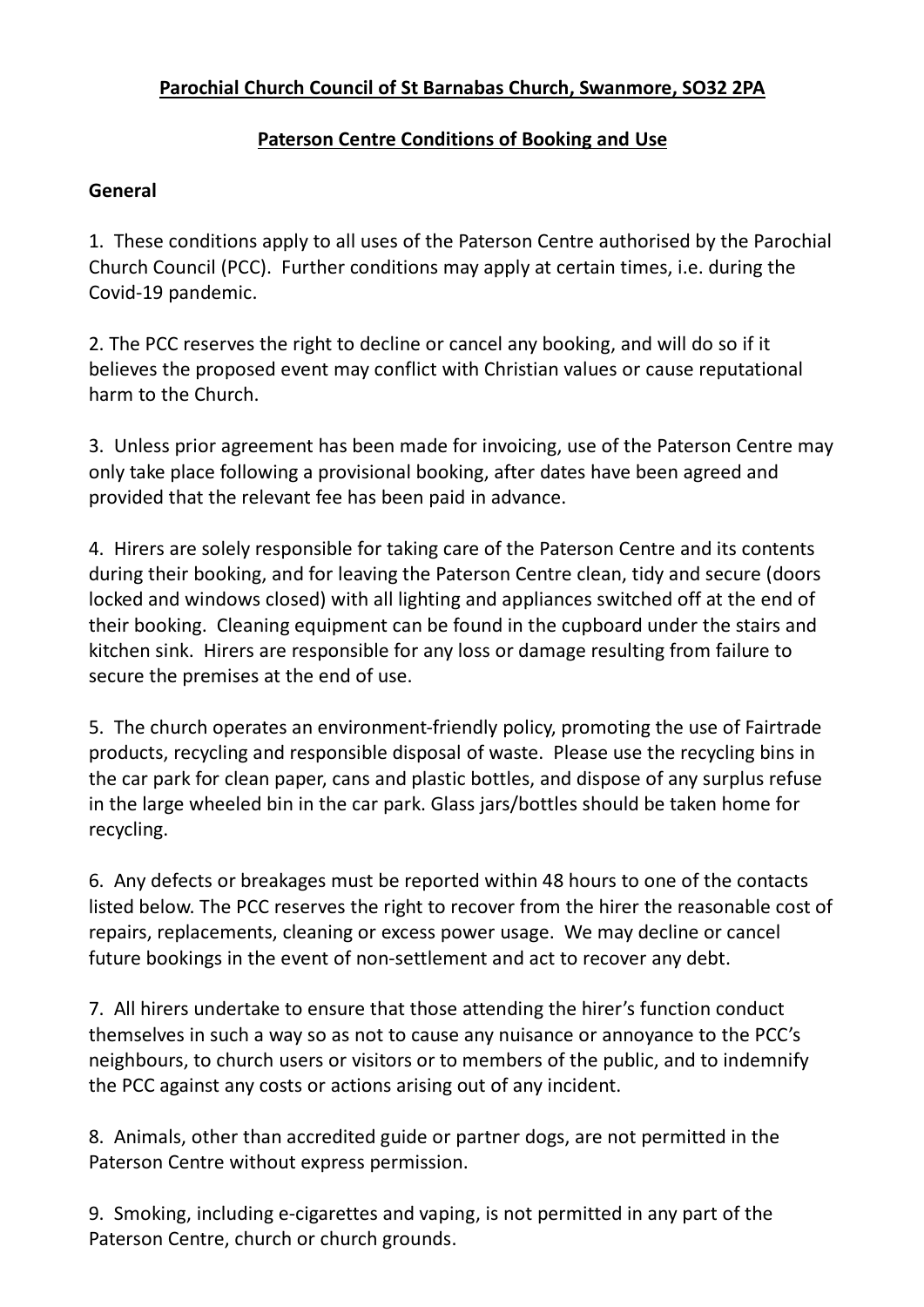10. The PCC cannot accept responsibility for any property left in the Paterson Centre, although reasonable efforts will be made to trace the owners of lost property.

11. Hirers are responsible for checking, before leaving, that nobody remains in the building.

12. The commercial retail of alcohol is not permitted in the Paterson Centre. Hirers may apply to the PCC at the time of booking for permission to supply or sell alcohol for consumption during an event. A licence to do so must be obtained from the Licensing Authority.

13. Hirers of the Paterson Centre are responsible for obtaining all necessary licences and consents required for their bookings. Licences are generally needed for the sale of alcohol, the performance of music, playing of recorded music, showing of films and videos etc.

14. Booking of the Paterson Centre will fall within the following categories:

- A. Named individuals who book on an occasional basis.
- B. PCC and groups/organisations affiliated to the PCC.
- C. Individuals and Groups not affiliated to the PCC who hire on a regular basis.
- D. Outside groups, commercial or incorporated.

#### **Insurance**

15. All hirers of the Paterson Centre must be covered by public liability insurance to indemnify the PCC against all claims for injuries, damages or loss caused to third parties through the hirer's use of the premises.

a) Bookings in categories A and B above are covered under the PCC's own insurance.

b) Bookings in categories C and D above must be covered under the hirer's/group's public liability insurance, to £5 million per incident. Proof of cover must be made available upon request. In completing a booking the hirer confirms that this insurance is in place.

### **Safeguarding**

16. The PCC actively promotes the protection of children and vulnerable adults who may use the Paterson Centre and therefore the following safeguarding policy and practice will apply:

a. Named individuals (Category A above) will note and accept the Diocese of Portsmouth Safeguarding Policy, a copy of which accompanies the booking form. Hirers are required to ensure that children and vulnerable adults are protected at all times, by taking all reasonable steps to prevent injury, illness, loss or damage occurring.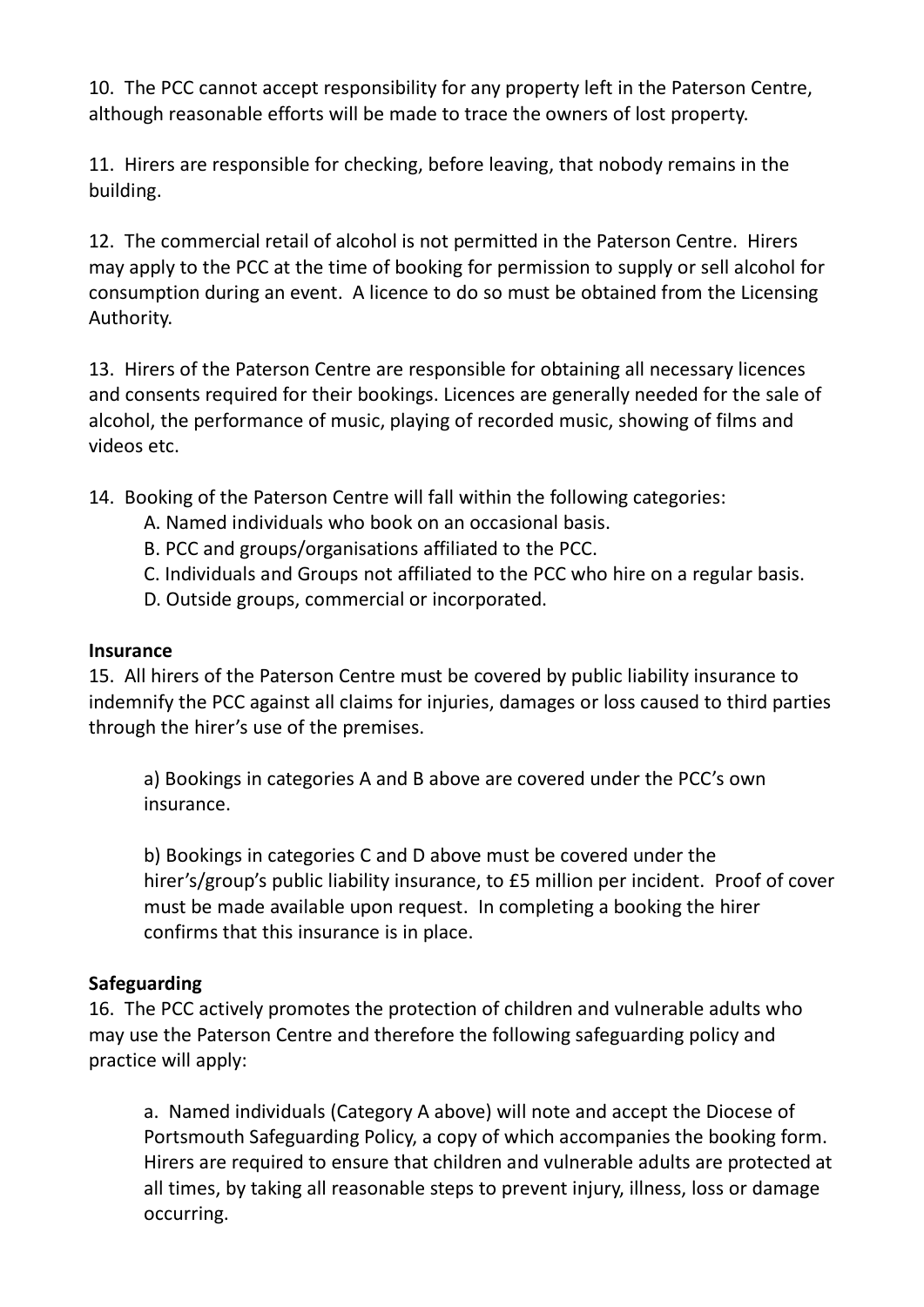b. PCC and groups/organisations affiliated to the PCC (Category B above) must acknowledge and adhere to the Diocese of Portsmouth Safeguarding Policy or where specifically authorised by PCC, may be permitted to adhere to their own Safeguarding Policy, a copy of which must be provided at the time of booking.

c. Groups not affiliated to the PCC but with a church connection (Category C above) must adhere to their own Safeguarding Policy, a copy of which must be provided at the time of booking.

d. Outside groups Category (D above) are not required to evidence a Safeguarding Policy provided that children and vulnerable adults do not attend their events. If children and vulnerable adults do attend their events, then this group must follow the safeguarding practice in 16c above.

#### **Health and Safety**

17. All hirers must take reasonable care to maintain the health and safety of all who attend their events. The hirer is responsible for ensuring that the premises are safe for the intended use. In particular, the following rules must be observed:

a. All hirers must familiarise themselves with the location of the fire exits and with the Fire Evacuation Procedures. All fire exits must be kept clear and all internal fire doors must be kept closed at all times. No flammable liquids or articles, with the exception of table candles and tea lights, may be used in the Paterson Centre.

b. Children must be supervised at all times and in particular children are not permitted in the kitchen except for supervised activities for which a risk assessment has been prepared. Kitchen equipment must be operated carefully and must be cleaned and switched off after use. Anyone with a pacemaker or implantable cardiac defibrillator (ICD) using the kitchen should be warned that the oven has an induction hob.

c. If a fire is detected, hirers are responsible for evacuating the building and calling the Fire Service.

d. Any accident causing injury must be recorded in the accident book provided, which can be found, together with a First Aid box, in the Paterson Centre kitchen, and reported as soon as possible. Should any accident occurring in or near the Paterson Centre be a reportable accident by law, the hirer undertakes to cooperate in the preparation of any paperwork for statutory authorities.

e. Should any article or piece of equipment or part of the building appear to be unsafe, it should not be used and must be reported as soon as possible.

f. Access to the Parish Office, cupboards (except for use of cleaning materials) or storage areas is not permitted except by prior arrangement.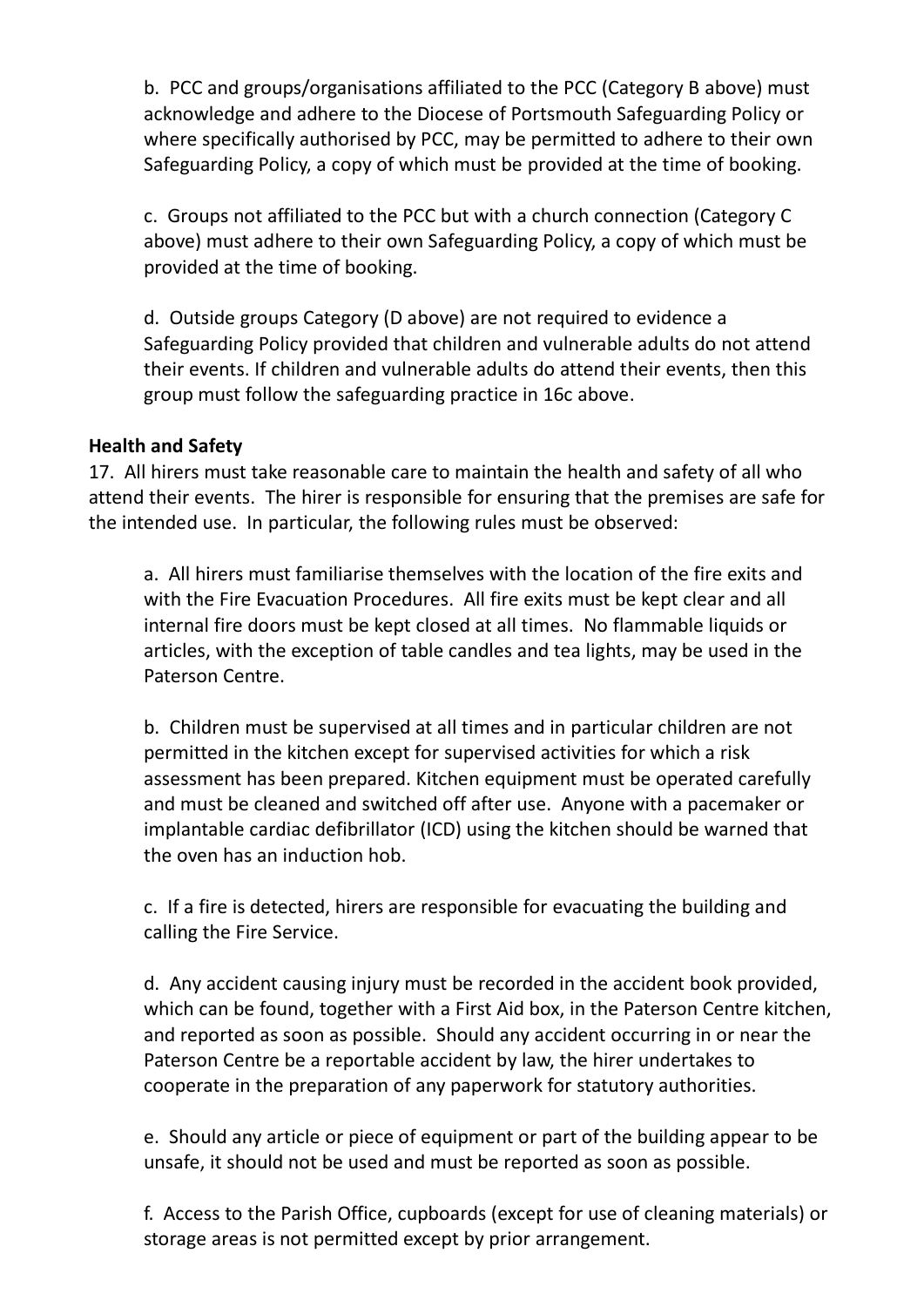g. Any electrical equipment supplied and used by the hirer in the Paterson Centre must be safe to use.

h. The Fire Evacuation Procedure is attached to this document.

## **Booking Procedure, Payment Terms, Cancellations and Refunds**

18. Booking is normally made via the website www.stbarnabas.org.uk. (About Us, Our Facilities tab) This allows a provisional booking to be made which will be confirmed by email.

19. Invoices for booking will be issued, following acceptance of a provisional booking. However, all bookings will be regarded as provisional and unconfirmed until full payment has been made by the hirer, at which point the booking will be "confirmed". Unless specifically agreed, payment in full is due not later than one calendar month prior to the date of use ("the due date"). Bookings remaining unconfirmed by the due date will be cancelled.

20. Cancellations by the PCC. The PCC will only cancel a confirmed booking in exceptional circumstances, or in accordance with paragraph 2 on page 1. The PCC will seek to give the hirer as much notice as possible and will discuss alternative arrangements. If no alternative can be arranged, a full refund will be made where applicable, other than in the case of a cancellation under paragraph 2 on page 1 where the PCC reserves the right to set off any pre-payments against sums owing to the PCC. The PCC cannot accept liability for any consequential loss arising from the cancellation of a booking by the PCC.

## 21. Cancellation by the Hirer

Where a confirmed booking is cancelled by the hirer, a full refund will be made where applicable provided that notice of not less than 7 clear calendar days is given. Cancellations giving shorter notice than this will be charged in full.